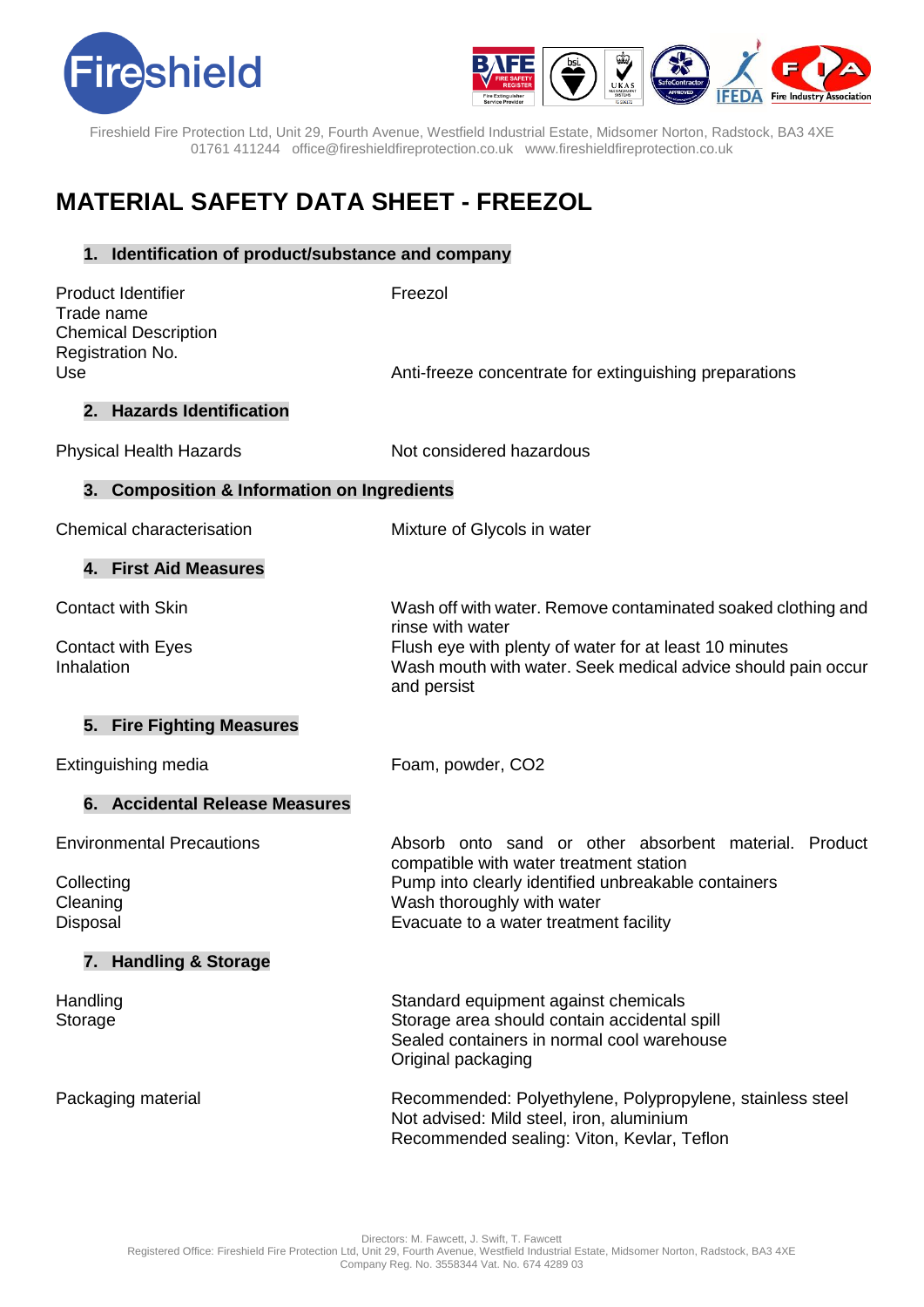



Fireshield Fire Protection Ltd, Unit 29, Fourth Avenue, Westfield Industrial Estate, Midsomer Norton, Radstock, BA3 4XE 01761 411244 office@fireshieldfireprotection.co.uk [www.fireshieldfireprotection.co.uk](http://www.fireshieldfireprotection.co.uk/)

# **8. Personal Protection & Exposure Controls**

Eye protection Goggles

Hand protection **Impermeable gloves (PVC)** if continual handling Body protection **Do not eat, drink or smoke while handling the product.** Clean hands after working with chemicals.

### **9. Physical & Chemical Properties**

| Physical form                                    | Liquid                      |
|--------------------------------------------------|-----------------------------|
| Colour / Odour                                   | Blue / plastic smell        |
| PH at 1% Vol. in water                           | $7.0 +/- 1.0$               |
| Freezing point                                   | $< -30^{\circ}$ C           |
| Boiling point                                    | $> +190^{\circ}C$           |
| Flash point                                      | $> +103$ °C                 |
| Flammability/oxidising/explosive properties None |                             |
| Specific gravity at 20°C                         | 1100 +/- 20 Kg / m3         |
| Solubility                                       | Completely soluble in water |
|                                                  |                             |

# **10. Stability & Reactivity**

Thermal decomposition Stable under normal conditions of use and storage Hazardous reactions The Real Phane expected in standard use

Not irritant on eyes and skin [OECD 404/405]

#### **11. Toxicological Information**

Acute toxicity<br>
Local effects<br>
Local effects<br>  $\begin{array}{ccc}\n\hline\n\end{array}$ 

# **12. Ecological Information**

| <b>ENVIRONMENTAL BEHAVIOUR</b><br>Biodegradation data (pure) | $TOD = 761$ g O2 / I [molar calculation]<br>Probably readily biodegradable<br>Not expected according to our knowledge           |
|--------------------------------------------------------------|---------------------------------------------------------------------------------------------------------------------------------|
| Bio accumulative                                             |                                                                                                                                 |
| <b>ECOTOXICITY</b><br>Aquatic life toxicity                  | Not expected to be toxic after dilution                                                                                         |
| <b>13. Disposal Considerations</b>                           |                                                                                                                                 |
| <b>PRODUCT</b>                                               |                                                                                                                                 |
| Prohibition                                                  | Do not discharge in the environment                                                                                             |
| Disposal                                                     | Small amounts of product do not interfere with water treatment<br>feelities. Die susstities abeuld he treated es shemiesl weste |

PACKAGING

facilities. Big quantities should be treated as chemical waste according to local regulations

Prohibition **Do not discharge in the environment** Cleaning Cleaning Cleaning Cleaning Cleaning  $\sum_{n=1}^{\infty}$  Rinse with plenty of water Disposal Incineration or an agreed method for package recycling